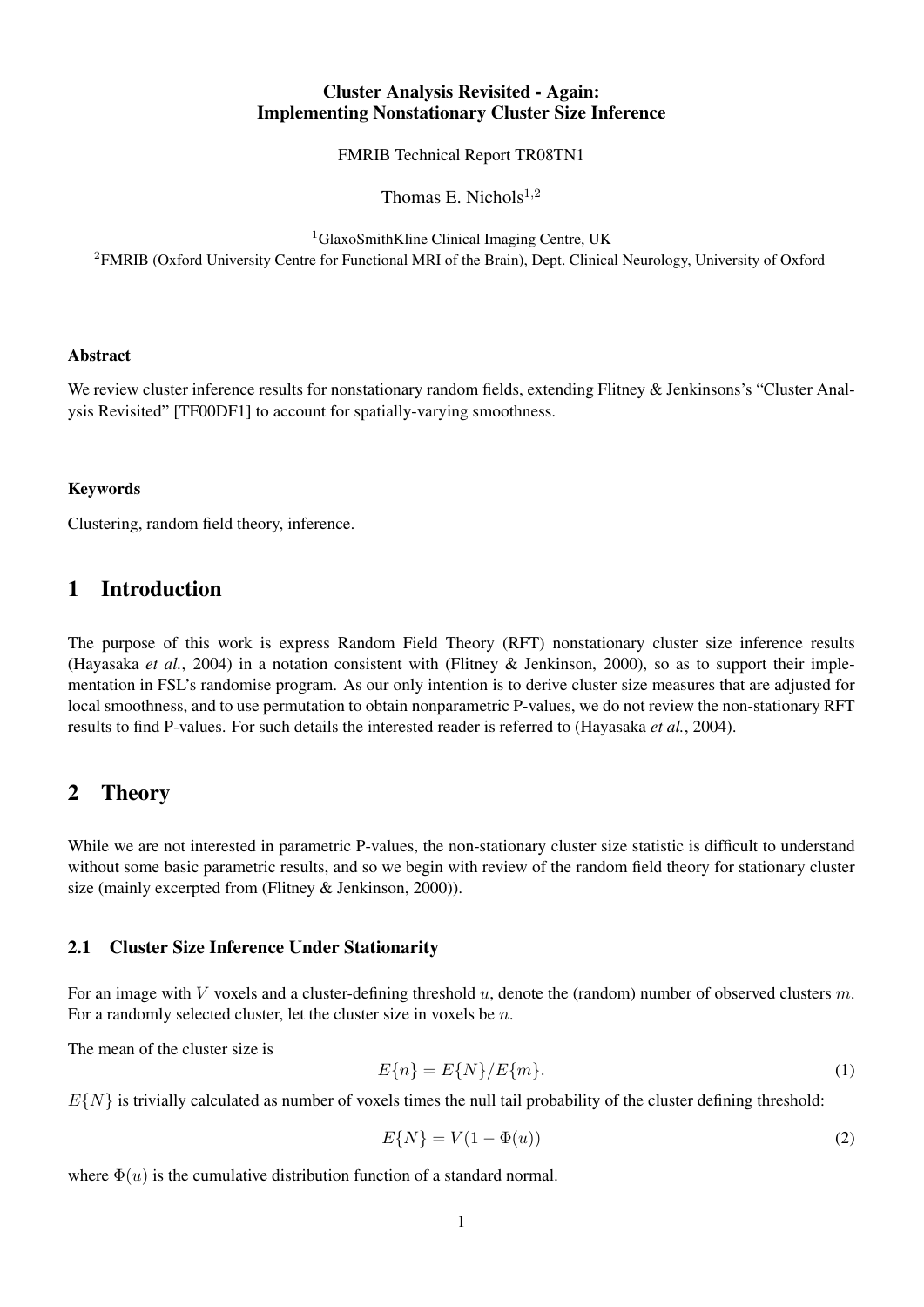$E{m}$  is approximated with the expected Euler characteristic, which (for a  $D = 3$  dimensional image) is

$$
E\{m\} \approx R_3 (4 \ln 2)^{3/2} (2\pi)^{-2} e^{u^2/2} (u^2 - 1)
$$
\n(3)

where  $R_3$  is the Resel count<sup>1</sup>,

$$
R_3 = V |\Lambda|^{1/2} (4 \ln 2)^{-3/2},\tag{4}
$$

and  $\Lambda$  is the covariance matrix of the partial derivatives of the random field;  $\Lambda$  can be thought of as a roughness matrix, as larger values along the diagonal correspond to a rougher random field.

Since it is almost impossible to have any intuition about the quantity  $|\Lambda|^{1/2}$ , you can re-express the Resel count  $R_3$ in terms of  $\sigma$  or FWHM,

$$
R_3 = V \frac{1}{\sigma_x \sigma_y \sigma_z} (8 \ln 2)^{3/2}
$$
  
=  $V \frac{1}{FWHM_xFWHM_yFWHM_z}$  (5)

where  $\sigma$  or FWHM describe the size of a Gaussian kernel needed to smooth white noise into a field with roughness matrix Λ.

The null distribution of  $n^{2/D}$  is approximated with an exponential distribution (with mean  $1/\beta$ , (Flitney & Jenkinson, 2000) eq. (6); see also Appendix 1 of (Hayasaka & Nichols, 2003) for more details) and a correction for multiple comparisons is also applied ((Flitney & Jenkinson, 2000) eq. (9), and (Hayasaka & Nichols, 2003) eq. (9)).

### 2.2 Cluster Size Inference Under Non-Stationarity

While the standard theory assumes that the smoothness is constant over the entire image, the nonstationary methods allow smoothness to vary spatially. We first motivate the method with vague notation, and then give precise results for implementation.

Various schemes for accounting for variable smoothness could be considered, e.g. by dividing n by some local measure of smoothness averaged over the cluster, as in

$$
\frac{n}{\text{Avg}\{\text{SMOOTHNESS}\}}\tag{6}
$$

where Avg{SMOOTHNESS} is *some* measure of smoothness averaged over the n voxels in the cluster. The specific method proposed by (Worsley *et al.*, 1999) instead adds up the contribution of each voxel to the cluster, with each voxel adjusted for local smoothness, as in

$$
\sum_{i \in C} \frac{1}{\text{SMOOTHNESS}_i} \tag{7}
$$

where  $C$  is the list of  $n$  voxels in the cluster.

Specifically, Worsley defines 1/SMOOTHNESS as 'Resels per voxel' or RPV. First note that the total Resel count is  $V/(FWHM_xFWHM_yFWHM_z)$ , and hence, under stationarity, the contribution from each of the V voxels to the total is  $1/(\text{FWHM}_x\text{FWHM}_y\text{FWHM}_z)$ ; i.e. in this case the "resels-per-voxel" is just  $1/(\text{FWHM}_x\text{FWHM}_y\text{FWHM}_z)$ . In terms of  $\sigma$ (c.f. eq. (5)) for the stationary case

$$
RPV = (\sigma_x \sigma_y \sigma_z)^{-1} (8 \ln 2)^{-3/2}.
$$
 (8)

<sup>&</sup>lt;sup>1</sup>Beware that FSL's smoothest program reports RESELS, which is actually the the size of one Resel, i.e. volume of space with dimensions FWHM<sub>x</sub>, FWHM<sub>y</sub>, FWHM<sub>z</sub>, i.e. from smoothest, RESELS = FWHM<sub>x</sub>FWHM<sub>y</sub>FWHM<sub>z</sub>. In SPM, "RESEL" generically refers to the Resel count,  $R_3$ . And, for completeness, note that smoothest's DHL =  $|\Lambda|^{1/2}$ , "Determinant Half-Power Lambda."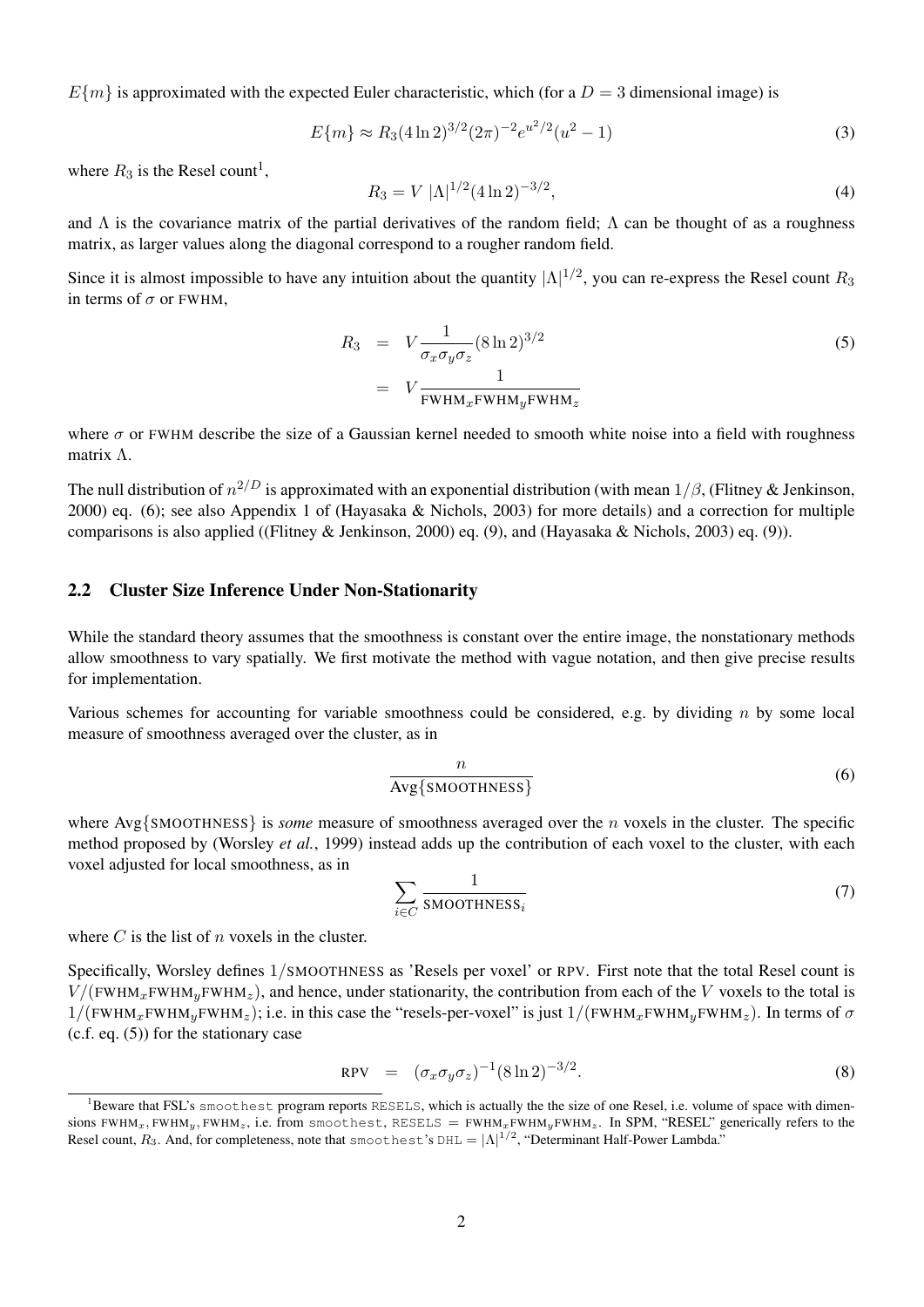Under nonstationarity, then, we seek a voxel-wise estimate of RPV

$$
RPV_i = (\sigma_{ix}\sigma_{iy}\sigma_{iz})^{-1}(8\ln 2)^{-3/2}.
$$
 (9)

(10)

FSL's estimate of  $\sigma$  is given by [(Flitney & Jenkinson, 2000), eq. (21)],

$$
\hat{\sigma} = \sqrt{\frac{-1}{4 \ln\left(\frac{SS_{-}}{S^{2}}\right)}}
$$
\n(11)

$$
= \left(4\ln\left(\frac{S^2}{SS_{-}}\right)\right)^{-1/2}.\tag{12}
$$

where  $SS_$  is the correlation of two neighbouring voxels and  $S<sup>2</sup>$  is the sample variance of a voxel. For a specific direction, say  $x$ , at voxel  $i$ , define the smoothness estimate

$$
\hat{\sigma}_{ix} = \left(4 \ln \left( \frac{S_i^2}{SS_{ix-}} \right) \right)^{-1/2} \tag{13}
$$

where  $S_i^2$  is the sample variance at voxel i, and  $SS_{ix-}$  is the sample correlation between voxel i and its neighbor in the  $x$  direction.

The voxel-wise RPV can be calculated as the product of RPV's, one for each direction

$$
\widehat{\text{RPV}}_i = \widehat{\text{RPV}}_{ix} \widehat{\text{RPV}}_{iy} \widehat{\text{RPV}}_{iz}
$$
\n(14)

where

$$
\widehat{\text{RPV}}_{xi} = \left( 4 \ln \left( \frac{S_i^2}{SS_{ix-}} \right) \right)^{1/2} (8 \ln 2)^{-1/2}.
$$
 (15)

Thus armed with a voxel-wise map of RPV, the smoothness adjusted cluster size (i.e. cluster size measured in Resels) can be obtained with

$$
r = \sum_{i \in C} \widehat{\text{RPV}}_i. \tag{16}
$$

#### 2.3 P-values

Once r is computed for a cluster, it can be treated as a usual cluster size measure *in a resampling* framework. The only possible sublty is that the RPV image *must* be recomputed for each permutation, as there is considerable uncertainty in  $\widehat{RPV}$  which must be accounted for over permutations.

The random field theory P-values for r are quite involved as they must account for the uncertainty that RPV introduces into the cluster statistic. For full details see (Hayasaka *et al.*, 2004).

### 3 Implementation Details

To summarize the nonstationary cluster size inference: